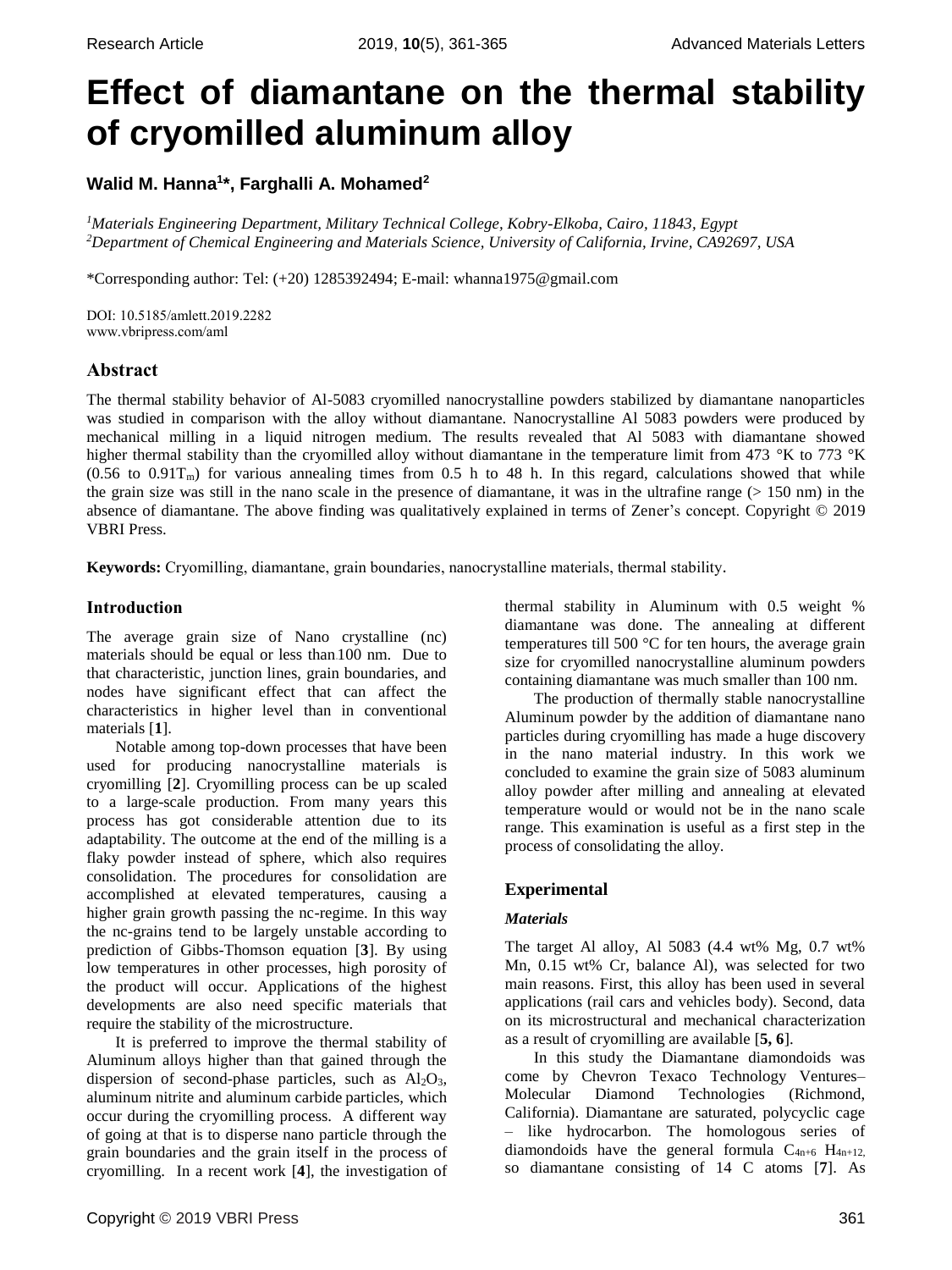mentioned elsewhere [**4**], the selection of diamantane was chosen for many reasons. For most, the size of the diamantane molecule is less than 2 nm in diameter so it comfortably fit onto the grain boundaries of nano crystalline aluminum alloy. Next, the structure of diamantane is strong, rigid and highly stable. Last, it can be easily isolated from different hydrocarbons in crude oils. It is possible to approximately estimate the amount of diamantane that should be added to Al 5083 Al by adopting the following equation [**8**], which gives the grain size,  $d$ , and the grain boundary thickness  $\delta$ , are controlling the volume fraction of the grain boundaries.

$$
f_{gb}=1-\left(\frac{d-\delta}{d}\right)
$$

A value of  $f_{gb} = 0.05$  was estimated from Equation by substituting an average grain size of 30 nm for powders of cryomilled Al and its alloys and a grain boundary thickness of about 0.5 nm [**2**]. The quantity of diamantane needed to account for about half of this volume fraction (0.025) have to be enough to have a meaningful effect on grain growth assuming that the diamantane is primarily dispersed along the grain boundaries due to the consequence of cryomilling. This amount was also deemed sufficiently low to avoid forming a successive layer of diamantane at the boundaries that may be harmful. To meet these requirements, the composition of diamantane is given by:

 $C_{dia} = f_{gb} * \rho_{dia} / 2\rho_{Ai5083}$  where  $\rho_{dia}$  and  $\rho_{Ai5083}$  are the densities of diamantane and 5083 Aluminum ally, respectively.

Taking  $\rho_{dia} = 1.21$  g/cm<sup>3</sup> and  $\rho_{Ai5083} = 2.67$  g/cm<sup>3</sup>, a reasonable addition of diamantane for an intensive dispersion of individual cages on the boundaries was estimated to be 0.55% by weight. Accordingly, a 0.5 wt. % addition of diamantane was used in the present study.

#### *Materials synthesis*

Nanocrystalline Al 5083 powders were produced by mechanical milling in a liquid nitrogen medium. The as-received commercial Al 5083 powder of a particle size of  $10 - 12$  micrometer was milled with 0.5 % diamantane (first run), without diamantane (second run) in an grinder with a stainless steel ball at charge of 180 r/min. The milling medium was liquid nitrogen. Throughout the milling process that was 8 hours, liquid nitrogen was put on exactly into the mill to be shore of complete immersion of the milling system. According to published data [**2, 4, 5**], cryomilling Al and its alloys for 8 h produces the minimum grain size. The temperature in the vial was from -180 °C to -190 °C [**4**]. The stainless-steel balls of 6.4 mm in diameter were used as the grinding media and the ball-to-powder weight ratio was 30 to 1. Before the beginning of the cryomilling we add approximately 0.2 weight percent of stearic acid  $[C_{17}H_{35} - COOH]$  to the powders which acts as process control agent preventing the powder adhesion to the milling tools.

The investigation of the microstructure were done using the techniques of X-ray diffraction (XRD) and transmission electron microscopy (TEM), Both XRD and TEM were used to provide grain size measurements as a function of time. While XRD yields the values of the average grain size, TEM has the advantage of providing the distribution of grain size, from which the average grain size can be estimated. In addition, TEM and SEM were utilized to check the development of the nanostructure during cryomilling. Details of steps involved in applying the above techniques are given elsewhere [**4-6**].

## **Results and discussion**

#### *Particle size of the 5083 Al alloy*

There are significant changes in the morphology of Aluminum 5083 with 0.5 % diamantane and the as received powder, the shapes of the powder was changed after cryomilling to polygonal flaky instead of sphere in the as received powder and the average particle size of the as received particle is 9.5 micrometer and the average particle size of Aluminum 5083 with 0.5 diamantane is 11 micrometer. **(Fig. 1)** show the shapes of the particles.

**(Fig. 1a)** show SEM of the as received particle and **(Fig. 1b)** show SEM of after cryomilling with 0.5 % diamantane for 8 hours.



**Fig. 1.** (a) The as received Al 5083 powder, 1(b) Al 5083 with 0.5 % diamantane after cryomilling.

#### *Thermal stability of the powder of 5083 Al alloy*

Typical examples for X-ray Spectra are given in **(Fig. 2)** Consideration of a large number for these spectra and using the integral breadth (IB) method for estimating the grain size shows the following trends [**9**]: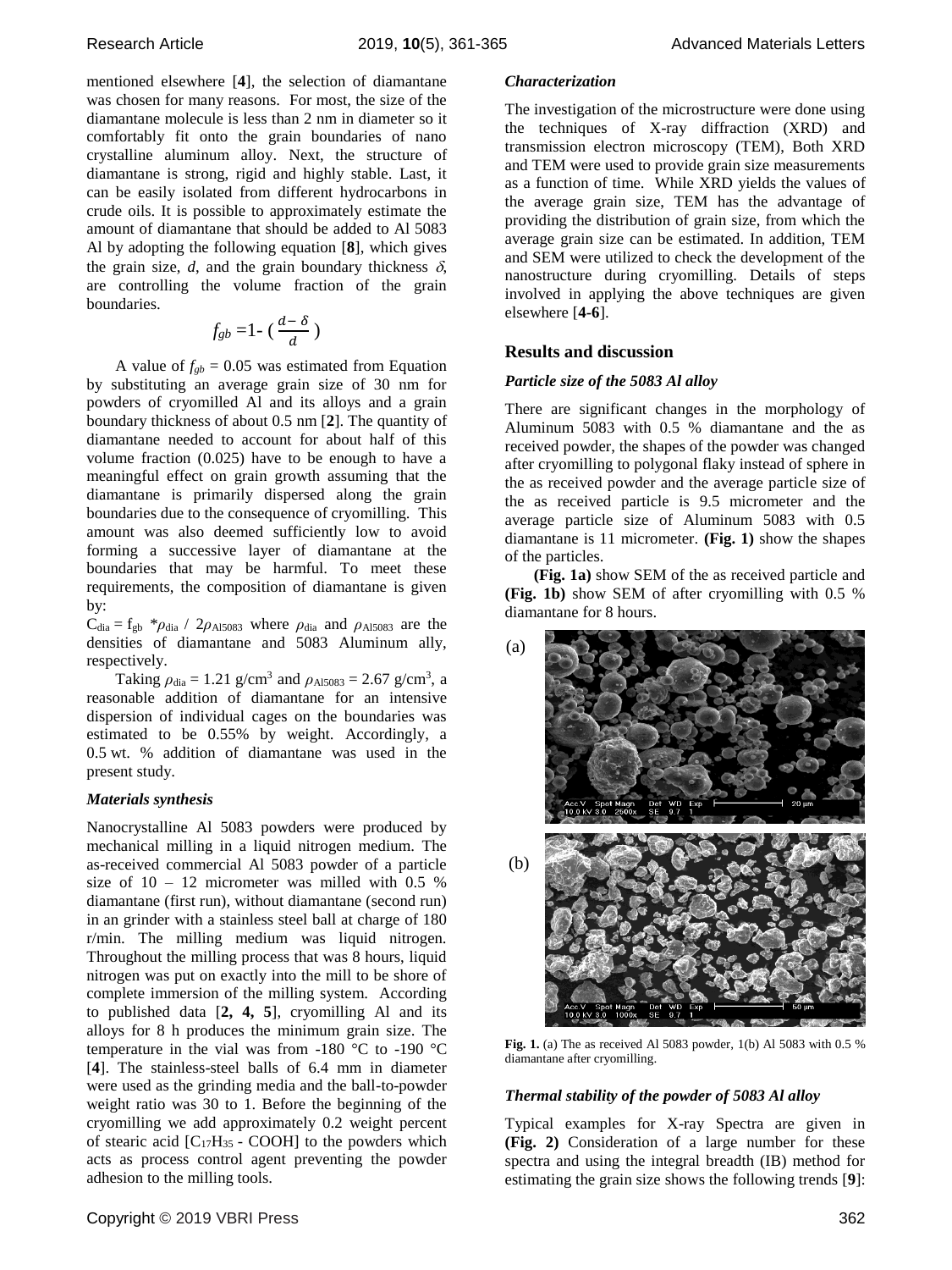Comparing the XRD spectra of the cryomilled Al 5083 alloy with 0.5 % diamantane and the XRD of as received Aluminum 5083 powder shows that there is no shift in the 5 peaks of Aluminum as a result of cryomilling and the addition of diamantane.

Also, comparing the XRD spectra of the cryomilled Al 5083 with 0.5% diamantane and without diamantane shows that there is a very small shift in the position of the peak or peak broadening in the XRD spectra of cryomilled Al 5083 with diamantane and cryomilled Al 5083 without diamantane after cryomilling for 8 h.

Therefore the diamantane that added produces no lattice strain in the 5083 Al matrix. This finding is in agreement with that reported for cryomilled Al with and without diamantine [**4**].

For Al 5083 without diamantane and with diamantane after cryomilling for h, calculations indicate that the average grain size is 23 nm and 18 nm, respectively.



**Fig. 2.** (a) Al 5083 after milling without diamantane, 2. (b) Al 5083 after milling with diamantane.

The investigation of the grain growth behavior, isothermal annealing was done at different temperatures from 473 °K to 773 °K (0.56 to 0.91T<sub>m</sub>) for various annealing times from 0.5 h to 48 h. The average grain size values were measured from numerous representative XRD spectra similar to those given in **(Fig. 2)** using the IB method [**9**]. Examination of these values for 5083 Al alloy with 0.5 weight % diamantane, which are plotted as a function of time and temperature in **(Fig. 3)** reveals the following findings:

(a) The rate of grain growth is rapid during the initial period of annealing, and then later decreases with increasing time. This comparatively early growth may correspond to recovery of some boundaries, a phenomenon that facilitates the reduction of stored energy by the removal or rearrangement of dislocations [**2, 4**].

- (b) The increase in grain size with temperature is relatively small at low temperature.
- (c) The growth rate decreases with increasing exposure time at a given temperature. Significant growth is only observed at temperatures greater than 623 °K.
- (d) Even at the highest temperatures the grain size remained well below 100 nm.

**Grain Size Al5083 +0.5% Diamantane**



Fig. 3. Grain size versus time of the annealing for cryomilled 5083 Al with 0.5 % Diamantane.

**Fig. 4** shows a representative TEM micrograph. **(Fig. 4a)** bright field along with a selected area diffraction pattern (SAD) of 5083 Al with 0.5 diamantane after cryomilling, **(Fig. 4b)** The selected area diffraction pattern displays a ring arrangement, showing that the individual grains are primarily separated by high-angle grain boundaries and have a random orientation with neighboring grains.



**Fig. 4.** (a) Bright-field image, 4(b) Selected diffraction patterns.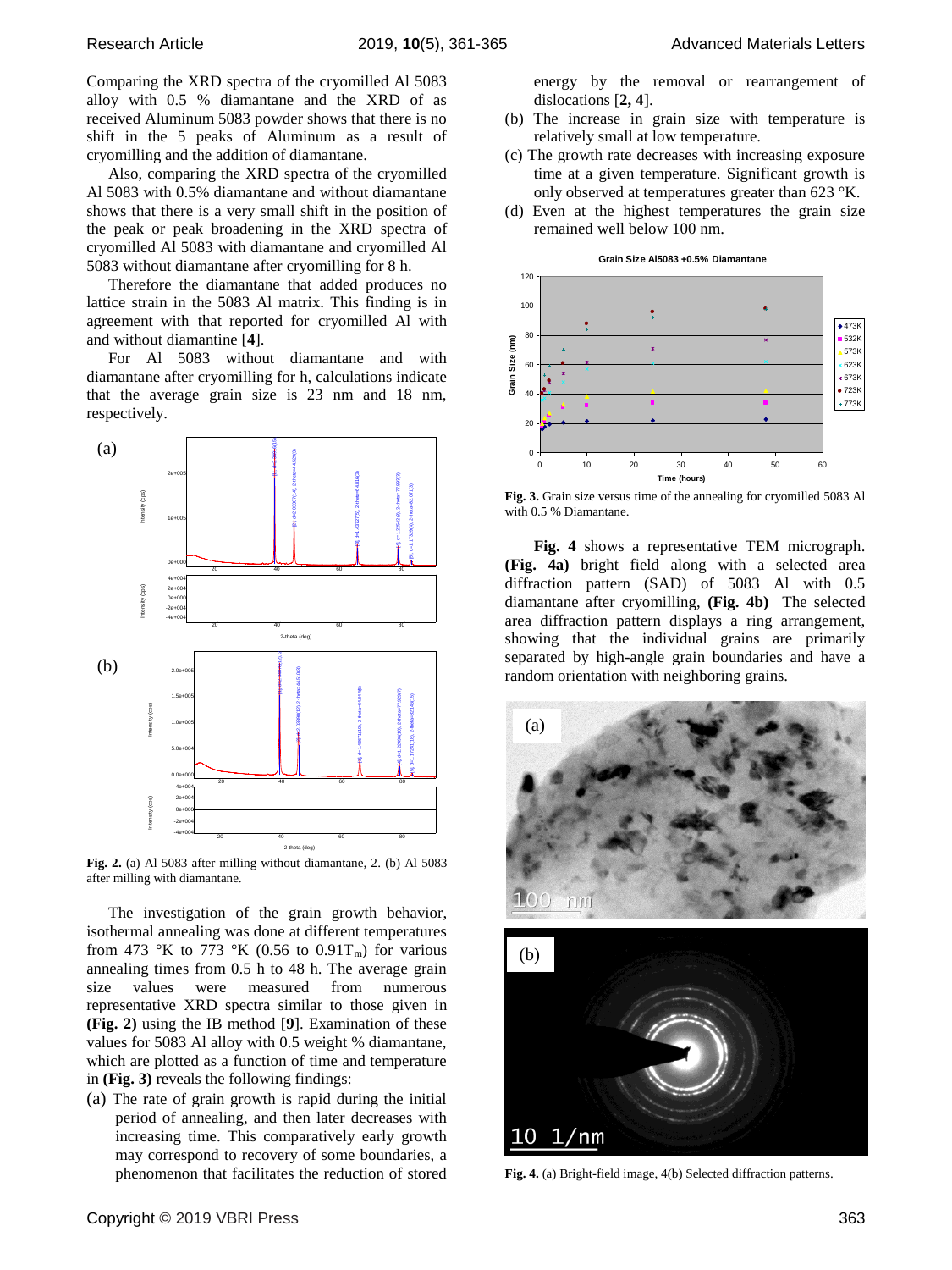Typical examples for TEM micrographs that show a comparison in terms of grain size between Al 5083 after cryomilling without diamantane and with 0.5 % diamantane at 200 °C (473°K) and 10 h are shown respectively in **(Fig. 5a)** and **(Fig. 5b)**.



**Fig. 5.** (a) As milled, (b) 200°C (473 K) at 10 h without diamantane, (c) 200°C (473 °K) at 10h with 0.5 % diamantane, (d) 400°C (673 °K) at 10hr with 0.5 % diamantane, (e)  $400^{\circ}$ C (673 °K) at 48hr with 0.5 % diamantane.

Calculations based on a large number of representative TEM micrographs reveal that while the grain size is still in the nano scale in the presence of diamantane, it is in the ultrafine range  $(> 150 \text{ nm})$  in the absence of diamantane, i.e., the grain growth of Al 5083 with 0.5 % diamantane is less than without diamantane. For example, the average grain size for Al 5083 with 0.5 % diamantane at 500 °C (773 °K) for 48 h is about 97nm, a value that falls in the nanocrystalline range, but for Al 5083 without diamantane is 205 nm that is in ultra-fine-grained range.

**(Fig. 6)** provides a comparison between the averages of grain size as measured by XRD and those inferred from the TEM histograms as a function of annealing temperature  $(^{\circ}C)$ . An examination of the figure reveals that while the measurements by XRD and TEM are similar in terms of trend and the results of the minimum grain size after milling.



**Fig. 6.** The grain size measurement determined from TEM and XRD measurements 24 h annealing.

XRD,  $d = 20$  nm and for TEM,  $d = 23$  nm), there are two significant differences:

- (a) At temperatures > 300 °C (673 °K), there is a discrepancy from the values of *d* conclude from TEM and those estimated from XRD peaks.
- (b) The extent of such a discrepancy increases with increasing temperature. The reason for the discrepancy is that the technique of XRD cannot provide accurate measurements for grains sizes whose values > 100 nm [**10**] and as a result, using this technique would guide to an undervaluing of the average grain size.

**Table 1** compares the average grain size after Thermal stability in bulk ultrafine-grained (UFG) 5083 Al that was processed by gas atomization followed by cryomilling, consolidation, and extrusion, from previous work [**6**] that exhibited an average grain size of 305 nm, was investigated in the temperature range of 473 to 673 °K, where, *Tm* is the melting temperature of the material for different annealing times.